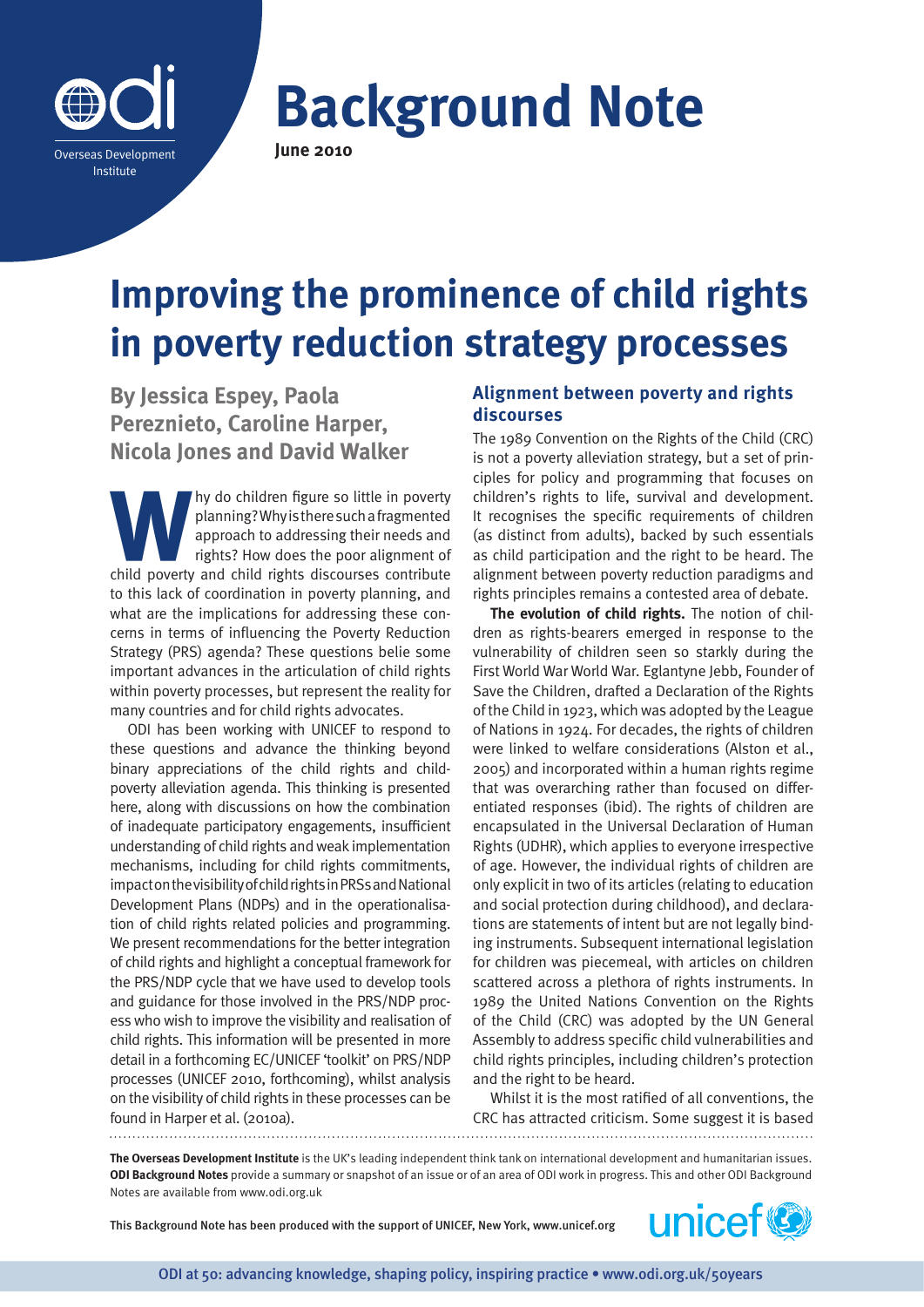on Western conceptions of human development and childhood, raising issues of cultural clauses such as a universally defined age for childhood as being under 18 (suggesting a universal, immature child who is on one developmental trajectory and in need of protection). Critics also contest the implication of Western behavioural norms on such issues as child work, now known to vary widely across contexts and be linked closely to education – or the lack of it.

Many proponents of the CRC, however, argue that it is groundbreaking and has actually challenged the assumptions of conventional child development theory cited by its critics (Lansdown, 2005). The CRC rights-based framework, which consists of three 'Ps' (protection, provision and participation), can be seen as a dramatic improvement, moving away from the 'essentialising' of childhood (Morrow, 2006). It does so by highlighting the concept of the evolving capacities of the child (Art. 5) and the right to participation (Art. 12). Recognising a child's right to participate in all decisions affecting their wellbeing may also reflect an altered construction of childhood (Harper et al., 2010b).

These divergent views reflect an active debate within the rights camp. They also, however, reveal the need for more meaningful collaboration between those advocating for children's rights and other key policy stakeholders, such as those working on poverty. Communicating and explaining now reasoned positions, for example on cultural relativity, issues of universality and the indivisibility of rights, would enable a more nuanced understanding among those focused on poverty but questioning rights-based approaches.

Evolving poverty paradigm. The integration of rights paradigms within poverty reduction planning modalities has been limited. The PRS/NDP approach to poverty reduction has been primarily through the promotion of economic growth – the main goals of the PRS/NDP process being development and poverty reduction. Economic growth is a means, rather than the end (OHCHR, 2006).

Evidence suggests that 'poverty eradication has been most pronounced in the regions where growth has been the largest' (Barro and Sala-i-Martin, 2003: 10). However, when growth is measured in terms of average increase in income per capita, we often miss the fact that large parts of the population – those from certain geographic areas, or socio-economic groups – may not share its benefits. Despite India's rapid growth, for example, the poorest 40% of rural households have not benefited significantly (Svedberg, 2006). Moreover, higher aggregate incomes do not equate directly to better quality of life (e.g., World Bank, 2006): analysis by Save the Children and the Institute of Development Studies shows that other factors are equally or more important, especially

in poorer countries (Gottschalk et al., 2008). This is shown by the variation in under-five mortality rates among countries with similar per capita incomes: a relatively low infant mortality rate can be achieved with low income, and further GDP per capita increases may not result in further improvements (Minjuin et al., 2002). There is no visible pattern between GDP growth per capita and reduction of under-five mortality rates, which have declined in countries with high, low or even negative growth (ibid).

There is growing evidence, much of it based on crosscountry studies, of the importance of rights fulfilments for growth, as well as for preventing or more effectively managing downturns. A study by Barro (1996) confirms the importance of higher schooling levels, higher life expectancy, better maintenance of the rule of law and lower fertility rates (related to female empowerment) as key determinants of economic growth, and each of these findings has been confirmed by other empirical studies (e.g., McKay and Vizard, 2005). There is also significant evidence that gender inequality, particularly in relation to education, has a negative impact on growth (World Bank, 2001).

PRSP practitioners and advisers have become increasingly aware of more complex conceptualisations of poverty that examine not only monetary poverty and corresponding livelihood opportunities but also look at other deprivations. These can be seen in the work of academics (e.g., Anand and Sen, 1997; Sen, 1985) as well as international agencies (e.g., UNDP, 1997). These conceptualisations suggest that poverty is not only a question of basic needs, but also about compromises in potential and capability, such as losses in human capital, social capital, general health and wellbeing, potential ingenuity and innovative economic behaviour. Poverty is also related to exclusion, violence and neglect. In short, its causes and manifestations are multidimensional.

A multidimensional understanding of poverty means that PRSPs/NDPs cannot focus only on an individual's income and employment, but also their ability to access opportunities. With these dimensions, PRS/NDP processes can target particularly vulnerable people who may lack access to the formal economy, to provide creative development solutions within non-market spheres, and to strategically tackle socio-cultural dynamics that can prevent certain people from moving out of poverty (see the policy recommendations in the *Human Development Report 1997* – UNDP, 1997). This shift towards more detailed and targeted poverty reduction interventions has realised Ravallion's claim (1998) that 'a credible measure of poverty can be a powerful instrument for focusing the attention of policy-makers on the living conditions of the poor'. A more detailed knowledge of what causes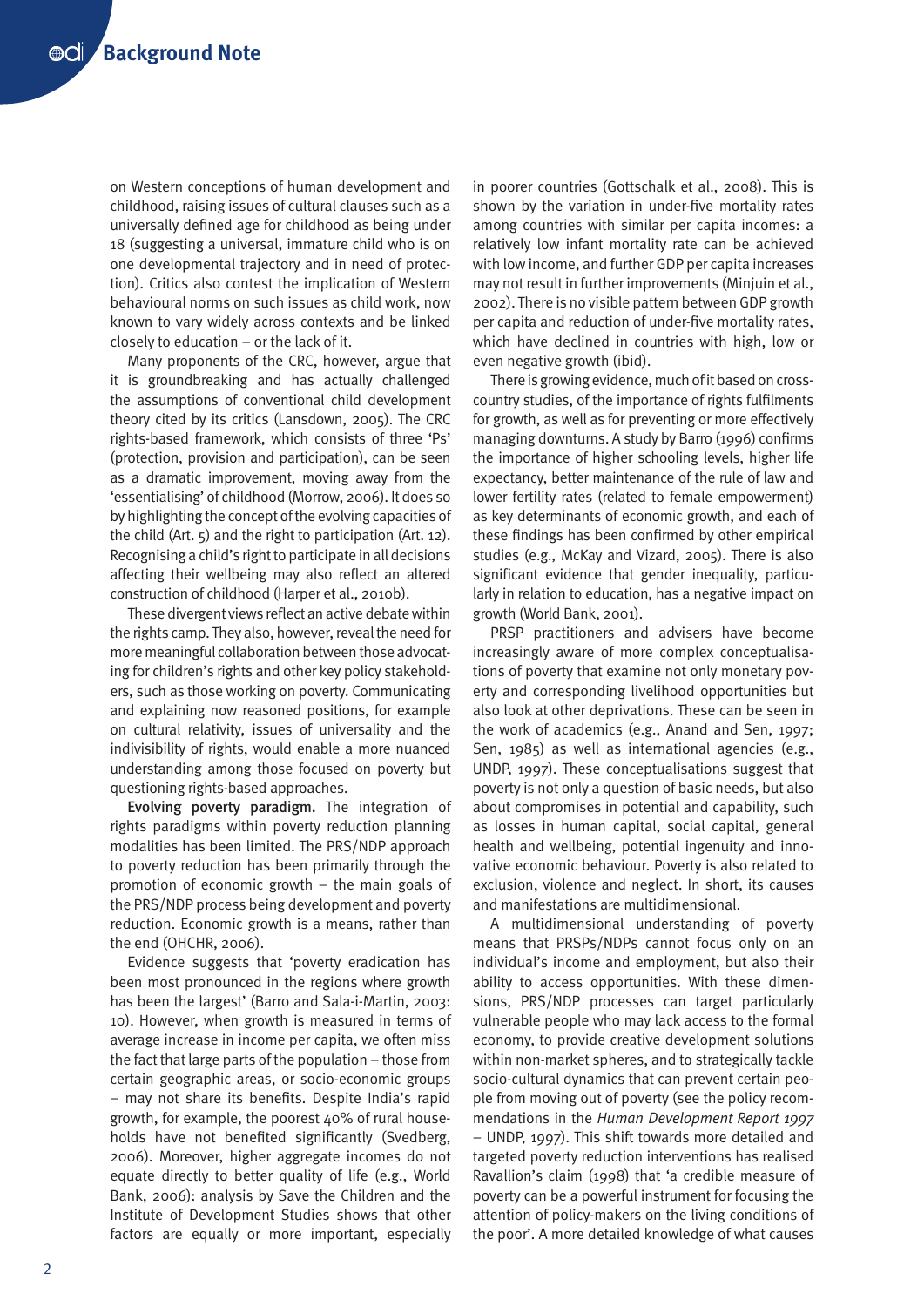and perpetuates poverty also highlighted those who remain most vulnerable and whose interests and experiences of poverty are least represented in PRSPs/ NDPs, such as children.

The relevance of the CRC. Like adult poverty, child poverty is multidimensional: 'it evolves over the course of childhood, depends on the care of others, and is subject to a particular depth of voicelessness' (Harper and Jones, 2009). According to UNICEF's *State of the World's Children Report* (2005), 'children living in poverty experience deprivation of the material, spiritual, and emotional resources needed to survive, develop and thrive, leaving them unable to enjoy their rights, achieve their full potential and participate as full and equal members of society'.

The multidimensionality of child poverty is intensified by vulnerabilities according to age. Infants or young children are dependent on care-givers, such as parents, not only for sustenance and shelter but also for protection, legal representation and care and nurture; older children may be less dependent but may be subject to other dimensions of poverty such as social exclusion and more vulnerable to abuse or exploitation given their weak bargaining power and authority.

Child poverty is also characterised by the interdependence of each of its elements; food and shelter do not guarantee well-being. There must also be systems for care, nurture and development, health and survival and protection, as well as spaces where children can express their opinions and perspectives. So efforts to tackle child poverty and improve child wellbeing need to be comprehensive and multi-faceted. Yet this complexity means that a range of children's concerns are often overlooked in national policy documents such as PRSPs, which have tended to focus only on some dimensions of child wellbeing such as access to education and health, and perhaps limited safety nets for vulnerable children, without looking more comprehensively at how to integrate different dimensions of child development, wellbeing and poverty reduction.

The CRC uses a comprehensive and indivisible approach to attaining child wellbeing that should be integrated into PRSPs/NDPs to protect against child poverty and deprivation. It ascribes four pillars of intrinsic rights to children, each one necessary for the adequate fulfilment of the others: development, protection, survival and participation. Poverty can stem from any and all of these dimensions and can be considered a fundamental denial of human rights (UNDP, 2003).

As highlighted, the CRC is not a strategy to specifically alleviate poverty, and the language of child rights is distinct from that of poverty reduction discourses, but growing attention to the multidimensionality of poverty has shown that using a human rights-based approach has the potential to effectively reduce poverty and deprivation for all people, lower vulnerabilities and facilitate long-term productivity (e.g. UNDP, 2003 and O'Neil, 2006).

#### **The Poverty Reduction Strategy Process**

Modalities. PRSPs and NDPs outline a country's development objectives and communicate the government agenda. As such, they stipulate what should be financed. Ensuring strong visibility of child rights in these documents is essential if policies and programmes on the rights and wellbeing of children are to have political support and sufficient resources. At the same time, (particularly in the relatively more standardised generation of PRSPs) the importance of these documents has varied significantly; some express a programme with genuine national political resonance, while others have functioned as 'theatre' for donors while the real political agenda is pursued elsewhere (De Barra, 2004). It is necessary to bear in mind the potential differences in importance of these documents and other contextual factors that may have implications for the translation of PRSP commitments to advance a child rights agenda.

PRSPs emerged in 1999 as a new method to manage debt relief to heavily indebted poor countries. The resulting PRS framework was based on the idea that recipient countries would work with donors and civil society to design a single strategy paper that would provide the country framework for macroeconomic, structural and social policies (Piron and Evans, 2004; Zuckerman, 2002). The PRSP was based on six principles for poverty reduction; results-orientated with monitorable targets; comprehensive (covering economic, structural and social elements); country driven; participatory; based on government and nongovernmental partnerships; and long-term or sustainable (Piron and Evans, 2004).

Although PRSP methods and strategies have differed, the process has, in general, followed five stages: i) poverty situational analysis; ii) policy framework; iii) costing and budgeting; iv) arrangements for implementation and v) monitoring and evaluation (UNICEF/OPM, 2009).

NDPs also aim to provide a long-term strategy for socioeconomic development, but the targets are focused less exclusively on poverty reduction and aim to change different aspects of human, social and economic development. The methods and strategies for formulating NDPs are similar to that of a PRSP, with evidence gathering or situational analysis according to different sectors, the development of a policy framework, etc. (see Harper et al., 2010a).

Their objective – to be results oriented, participatory and long term – highlights the need for a com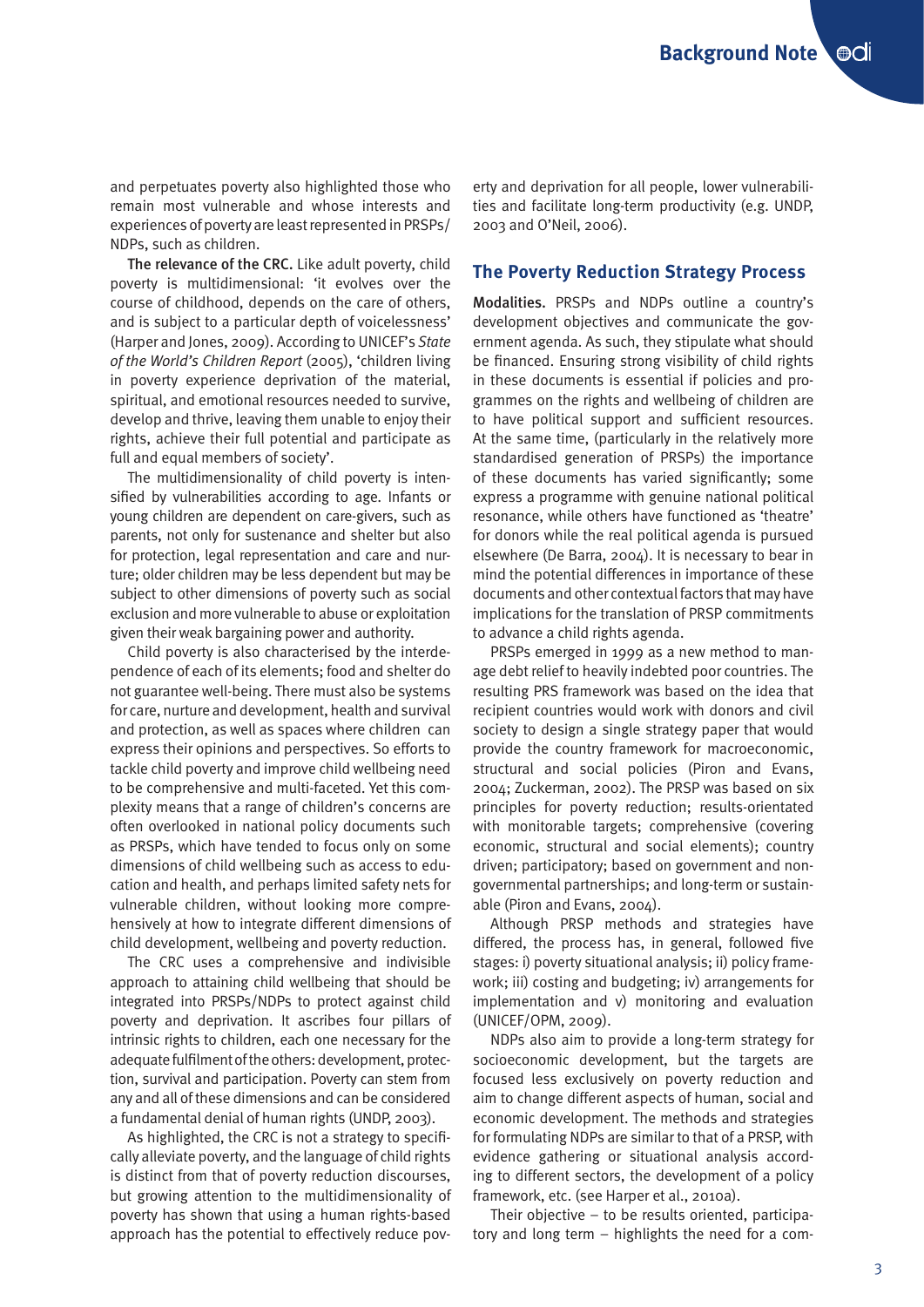prehensive and sustainable approach to poverty reduction. Focusing on the attainment of child rights and safeguarding children's long-term development and human capital will ensure sustainability as it is an investment, both economically and socially in the next generation. Using a human rights approach also ensures that the PRS/NDP document is formulated in a participatory manner, and then delivered through partnerships between various government actors, development partners and civil society.

Actors. PRS processes encompass the wide and divergent interests of many stakeholders and their interrelated power dynamics. This can hinder the effective integration of child rights discourses within both document and process. The dominant role of many finance or planning ministries in the conduct of PRSs has meant, for example, that complex social issues unrelated to growth have been downplayed. This has also occurred as and when child rights have been deemed a cross-cutting issue (like gender), resulting in a 'dilution' of the issue and 'policy evaporation' (Harper and Jones, 2009).

Similarly, while legislators are seen as critical for checks and balances between the different state organs, they are often relatively weak (Jones and Tembo, 2008). The ability, for example, of parliamentary committees in Tanzania to determine their collective position before attending legislative sessions is constrained by financial resources that are disbursed by a separate ruling party (Almagro, 2003).

Civil Society Organisations (CSOs), for their part, are limited to inputting on process, rather than content – although some positive examples of content influencing have been seen in Bolivia and Tanzania (Curran, 2005). Meanwhile, supra-national bodies such as UNICEF or the Inter-American Children's Institute have more ability to promote discussion on child rights issues as they have greater access to resources, political influence, technical knowledge and operational experience. Donors however, recognising the imperative for national ownership, often appear 'hands-off' while continuing to direct expectations through consultative processes and via their technical experts (Piron and Evans, 2004).

These varying levels of influence and engagement have had implications for the functionality of the PRS process. Partly as a result of competing voices, for example, corresponding Medium-Term Expenditure Frameworks (MTEFs) have tended to allow inappropriate costing and prioritisation of policies (Misch and Wolff, 2006). Sector working groups and Sector Wide Approaches (SWAps) may have been used by many actors to influence what goes into the PRS/NDP. Sector Working Groups give actors an opportunity to influence SWAp processes by providing a collective space that traverses ministerial boundaries (Brown et al., 2001), but have had only limited success. For example both NGOs and bilateral institutions have had little opportunity to influence SWAp design on such issues as neonatal care, maternal health and broader child health concerns (WHO, 2005). Strengthening the participatory nature of these mechanisms is therefore vital for broader participation, consensual approaches and the integration of marginalised social issues like child rights.

## **Visibility of child rights within PRSP/ NDP documents**

The visibility of child rights within PRS/NDP documents can have a marked influence on the capacity of ministries, sectors and development actors to cater for the needs and rights of children, as it can determine both targets and budgets. However, as shown by a range of PRSP evaluations and a recent ODI study (Harper and Jones, 2009) on child visibility in donor activities, governments and donors overlook the distinct needs and rights of children (Heidel, 2005). Narrow basic-service approaches to child wellbeing often stem from limited understanding of the relevance of child rights for PRS and subsequent poor appreciation of how child rights are conceptualised, e.g. the four pillars of child rights encapsulated by the overarching principle of indivisibility enshrined in the 1993 Vienna Declaration and Programme of Action.

The general consensus in academic literature, in child rights monitoring assessments and in ODI's own preliminary analysis of four national PRSPs (see Harper et al., 2010a), is that although certain childrelated policies are well addressed in PRS content, comprehensive child rights approaches receive low visibility in poverty reduction strategy documentation. A review of child content in ten PRSPs (Jones et al., 2005), found that child development and survival are comparatively well addressed in PRSPs, but the visibility of protection issues and child participation is comparatively poor. Child development, for instance, is communicated most commonly through education policies and tied explicitly to economic productivity, with investments in education presented as an economic good. The increased visibility of this rights dimension reflects the emphasis on progress in education indicators in the Millennium Development Agenda, including the Millennium Development Goals (MDGs). A recent content analysis also finds child survival discussed relatively well in PRSPs, although to a lesser extent than child development (Harper et al., 2010a). A strong focus on maternal health in particular may again be due to the influence of the MDG agenda, although actual realisation of improved maternal health varies across different contexts. Other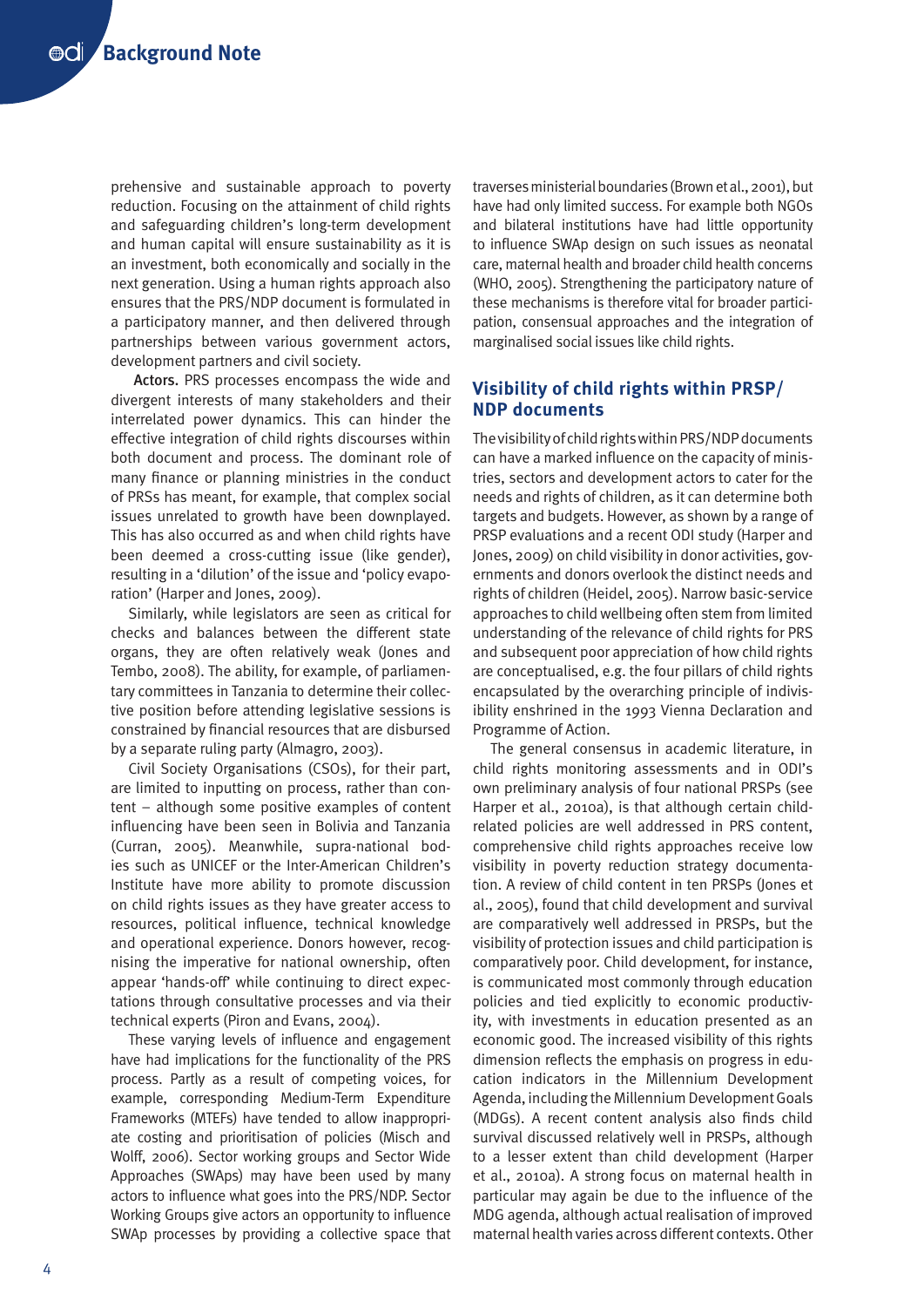reflections of child survival, such as child health and nutrition, were also mentioned consistently across the PRSs reviewed, although less discussed topics include the prevalence of HIV and AIDS and/or incidences of other fatal diseases.

Child protection issues (such as child labour, exploitation and abuse) receive little attention in PRSPs. Indeed, gender-based violence, trafficking, care, parental neglect, the particular vulnerabilities of children in post-conflict contexts etc. tend to be largely absent. There is little consistency across PRSPs in the way in which child protection issues are addressed or in discussion of the specific vulnerable groups that are identified, although the Niger PRSP provides a welcome exception. A promising trend is the increased reflection of children's rights to survival and development in PRSP documents through provisions for child-sensitive social protection measures.

Finally, discussions on child participation in PRS processes remain nascent and subject to the readiness of decision-makers to consider child and youth perspectives. This is one of the weakest dimensions of child rights visibility in PRSPs reviewed for this project. Key informant interviews for the development of the aforementioned toolkit suggested that poor participation from children and the broader public stemmed from inadequate resources for participatory processes at local level, lack of skills to engage with children and poor appreciation for the potential returns of doing so (UNICEF, 2010 forthcoming).

PRS actors should note that employing limited approaches towards children within national policy has repercussions both for the sustainability of poverty reduction and for long-term economic growth. Children born into poverty and subject to deprivations such as limited education, are more likely to experience poverty through life and are less likely and able to contribute to economic development (e.g. Mankiw et al., 1992; Murrugara, 1998; Schultz, 2003).

## **Translation of commitments into programmes**

Four factors have influenced the extent to which commitments to child rights within the PRSP/NDP have been translated into effective policy and programme outcomes. The first concerns changes in child rights visibility between the PRS rounds, based on the emergence of a very different set of PRS priorities in many countries. The rise of the MDG agenda, the Paris Declaration, greater demand for representative CSO participation and approaching 'deadlines' have all enabled corresponding positive shifts in the prioritisation of child rights. For instance, there is greater emphasis on the need to report on infant and maternal mortality,

#### **Box 1: Aligning development goals (The MDGs) to rights goals**

The Millennium Development Goals (MDGs) are eight goals to be achieved by 2015. They respond to key development challenges (e.g., poverty reduction, achieving universal primary education and combating specific diseases). They have been a double-edged sword for children. On the one hand, most MDGs have promoted fundamental childhood wellbeing (including child nutrition, maternal and child health, education, water and sanitation services) in order to enable the realisation of children's human rights. On the other hand, the way they have been conceptualised overlooks the intersection of different clusters of rights (e.g., the ways in which deprivation of children's right to protection from violence and abuse can also deprive them of their right to education). 'Achieving' the MDG targets will still leave substantial numbers behind, compromising the universal principle of human rights (e.g. O'Neil, 2006).

The MDGs must not be used in isolation from, or at the expense of, broader rights frameworks when it comes to national planning. They are a complementary initiative that can promote dimensions of child survival and development, and reinforce other human rights principles, such as gender equality. But commitments need to be considered holistically – across services and sectors focusing on child development, survival, protection and participation – in order to respect the indivisibility of all human rights, including those of children.

'Human rights and the Millennium Development Goals are interdependent and mutually reinforcing. The Goals are underpinned by international law, and should be seen as part of a broader integrated framework of international human rights entitlements and obligations. The Millennium Development Goals and human rights both aim to monitor the progressive realization of certain human rights … The Millennium Development Goals are important milestones for the realization of the often neglected economic and social rights' (OHCHR, 2006).

child nutrition, education and HIV and AIDS to demonstrate progress towards the MDGs in the run-up to 2015 (Driscoll and Evans, 2005). In some countries, however, sensitivity to child rights has also been negatively affected by changing priorities between PRSP rounds (e.g. Ghana, UNICEF and OPM, 2009).

Secondly, although there have been some successes in the sub-national roll-out of PRSPs/NDPs, sector line ministries and sub-national levels of government have not, in general, been actively engaged in PRS processes (Driscoll and Evans, 2004; UNICEF, 2009). There is a lack of National Action Plans for children, inadequate cooperation between local government and sectors on budgeting and costing, and limited two-way consultation between levels and sectors. Case studies from both Vietnam and Rwanda show that where these factors are addressed in combination, there can be considerable improvements in the effective roll-out of PRSPs (Nguyen et al., 2005; UNICEF, 2009).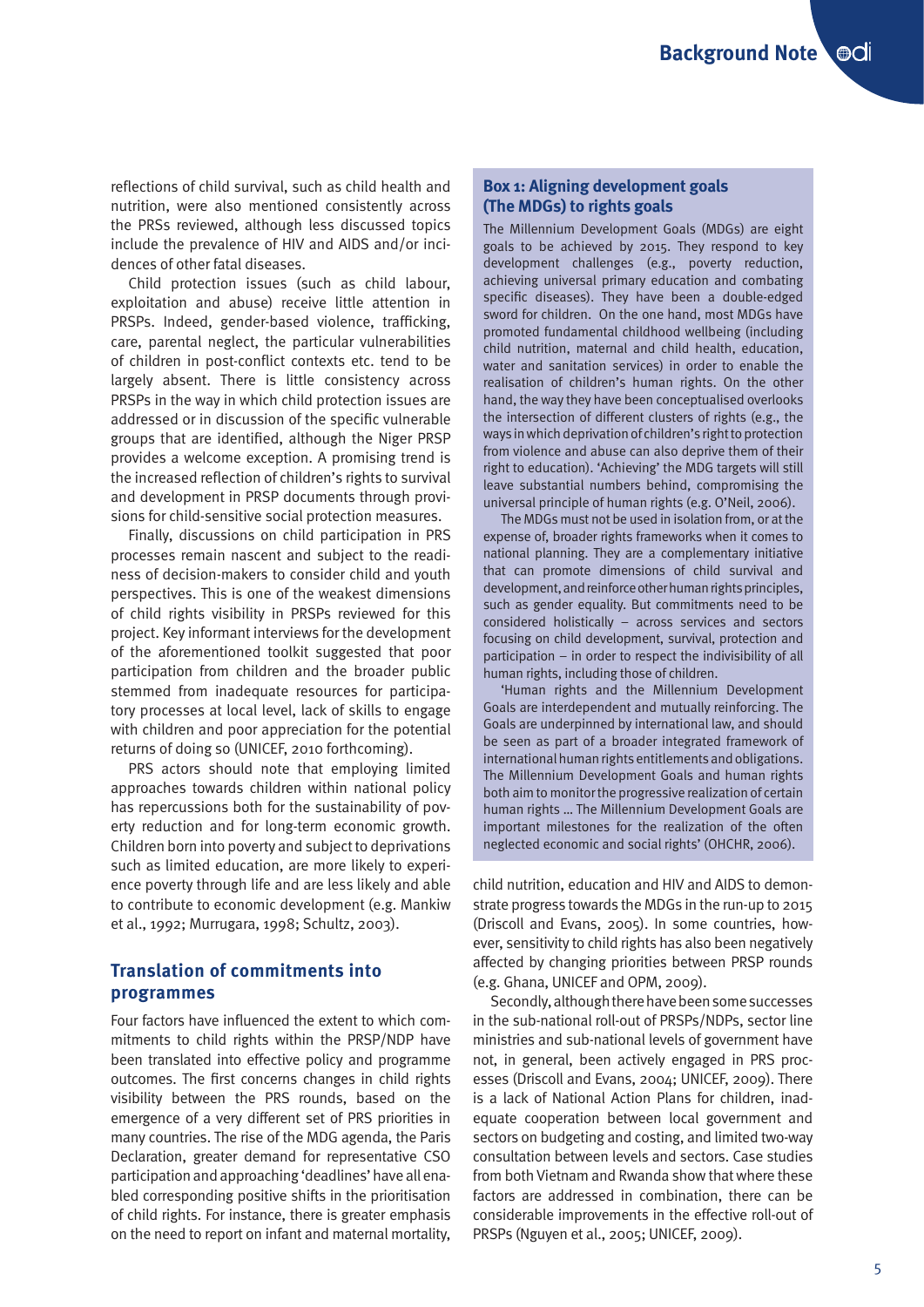Thirdly, programmes must have adequate resources and consistent funding flows to deliver and improve child rights outcomes (Jones et al., 2005). In practice, findings show that a preferential focus of flows towards highly visible and tangible outcomes, such as growth or basic healthcare, ignores the investments needed for equitable access to quality services. Such narrow results-orientated agendas also ignore critical rights dimensions in more qualitative areas such as participation. This is reflected in funding 'slips' for local government and CSO consultations (Bonnel et al., 2004). Even when comprehensive approaches for realising child rights are laid out in the PRS/NDP documentation, there is the additional problem of budgetary alignment; services for children are often funded through annual incremental gains in specific relevant sectors, such as education and health, providing poor budgetary allocations for cross-cutting or multisectoral issues (Harper and Jones, 2009). Naturally, ineffective public management systems themselves contribute to inadequate funding flows by, for example, poor consideration of local-level requirement and a corresponding unrealistic assessment of costs (e.g. Misch and Wolff, 2006).

The fourth factor is a lack of monitoring and evaluation, specifically the lack of child rights indicators that have been integrated into PRSP and NDP processes. Many of those PRSPs examined suggested improved incorporation of child rights in the situation analysis sections of most second generation PRSPs, but improvements in rights-sensitive indicators did not correspond (Harper et al., 2010a). This suggests the risk of policy evaporation, with the lack of clear and transparent linkages to budgets, outcomes and objectives allowing those responsible for policy and programme implementation to ignore their commitments, with little accountability. Furthermore, an examination of child rights indicators suggests that, in general, only issues relating to particular dimensions of child survival and development are included (such as school enrolment, malnutrition rates, vaccination coverage), largely because of their direct link to MDG targets or because they are more easily quantified than multidimensional issues. Finally, there are seldom baseline statistics to monitor process or implementation issues – crucial for improved child-focused policy planning.

### **Tools for child rights integration**

To ensure traction for child rights in the PRS process, appropriate entry points in the PRS cycle need to be identified, and tools and techniques developed, to improve child rights visibility. UNICEF and ODI have developed guidance and tools to improve the visibility of child rights throughout these processes that are included in a toolkit to be published by UNICEF and the European Commission on children's rights in development cooperation and government programming (see UNICEF, 2010 forthcoming).

A PRSP or NDP process or 'cycle' often consists of five core elements (although policy cycles are far from linear): agenda setting and development of a policy framework; consultation and participation; budgeting; implementation (strategies and rollout plans) at national, sector and sub-national level; and finally monitoring and evaluation. The information gathered through monitoring and evaluation is then, ideally, fed into the following PRSP/NDP process to ensure constant policy and programme improvement, thereby turning the process into a cycle.

Using this five stage conceptual framework, one can identify appropriate tools at each intervention stage to overcome or tackle the blockages that hinder effective integration and realisation of child rights (see UNICEF, 2010 forthcoming for more detail on each of the stages and associated tools).

Two main concerns within the initial agenda setting and policy development process are poor understanding of the specific needs of children and poor prioritisation of children's rights. More sensitive and comprehensive child rights situation analysis that provides a strong evidence base for investment in children and using this evidence for effective advocacy with policy-makers by highlighting the economic benefits, can help child rights advocates improve the consideration of children's rights from the outset.

Once the PRS/NDP document is drafted and the consultation process is underway (ideally alongside participatory engagement) children's concerns and rights are often lost in the mêlée of competing voices. Ensuring that rights holders, duty bearers and stakeholders in child rights are consulted in an equitable manner can improve the consideration of rights, as well as other social concerns. Recognising that children have a right to participate in all decisions affecting their wellbeing and, therefore, engaging them in the PRS/NDP consultation process in a meaningful way has had some success in some countries. Honduras is one example, where Save the Children and its local partners have facilitated five consultations with children and young people that have shaped advocacy on the PRSP. In the largest, 3,000 children from across the country shared their experiences and viewpoints on child labour. The results convinced government officials to prioritise child poverty in the PRSP and include targets to reduce child labour. A commitment was also secured to use funds released by fulfilment of the PRSP to fund education initiatives for child workers. Children and young people's views contributed to more joined-up policy-making, with child labour policies linked to PRSs (Save the Children, 2004).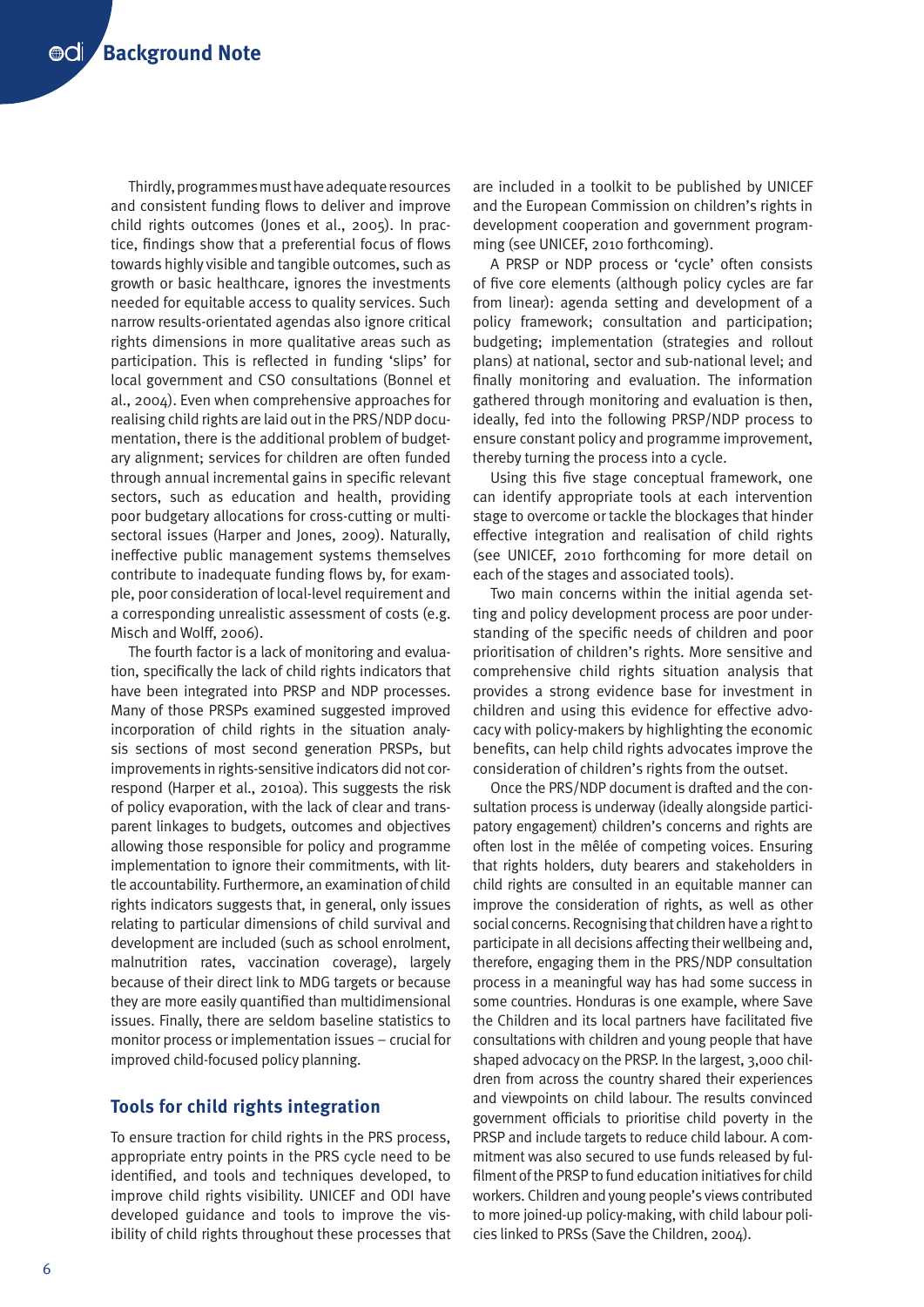Once the PRS/NDP has been defined, through a mix of technical, political and consultative inputs, the next phase is its roll out. The first step is the inclusion of child rights policies and programmes, through clear child rights-related budget indicators, in the PRS's financing plan. This enables the visibility of child rights in the PRS/NDP to be linked to its implementation over the medium term but must be supported by budget allocations for child rightsrelated policies and programmes on an annual and multi-annual basis for the duration of the PRS/NDP. Ensuring appropriate allocations first requires child rights budgeting analysis, reviewing allocations to children and fiscal space for child rights related priorities and, importantly, seeing budget allocations in terms of rights outcomes rather than outputs. This analysis also seeks to ensure that policies pledged in the PRSP/NDP are realistic, given the national budget or resource envelope. This stage is essential to make the PRS/NDP document a realisable plan for action.

Policy implementation is vital, as the most cited problems throughout the PRS process are those related to the poor implementation of policy commitments. This requires more focus on institutional variables such as the need for coordination and capacity-building of weak social sector ministries; integrating informal institutions into programme delivery and design; and developing coordination mechanisms to ensure complementarities across sectors. The opportunity generated by the development of a National Plan of Action (NPA) for children is one way through which existing planning mechanisms for child rights can be linked to PRS/NDP planning. Ideally, the NPA should support the implementation of child rights-related PRS/NDP policies by providing more evidence on the situation of children, and developing concrete strategies and programmes to improve the realisation of those rights in a crosscutting/cross-sectoral manner.

The final entry-point in the PRS/NDP cycle is monitoring and evaluation. The cyclical nature of this entrypoint must be emphasised at the outset as the information generated can be used to inform new agenda setting and policy development processes. M&E is also a mechanism to monitor implementation. It is essential to ensure adequate indicators and mechanisms to monitor policies and programmes impacting on children, as well as child rights outcomes. To ensure that impacts and outcomes for children are captured adequately, a mixed methods approach is required, measuring not only quantitative indicators but also qualitative and participatory aspects. Impact indicators should also be used to measure changes in the lives of children, while additional indicators should assess the adequacy of inputs, processes, outputs and outcomes to realise child rights related policies and programmes. Importantly, indicators are needed to address different dimensions of child-rights related problems, from the cause to the consequence (see UNICEF, 2010 forthcoming).

#### **Conclusion**

Filling the gaps between poverty and child rights discourses is a wide agenda, but it is a popular one with child rights stakeholders and many government policymakers. The struggle lies in convincing core actors that children's wellbeing is dependent on enacting all – not just some – of their rights, so that children can be enabled, in turn, to fulfil their responsibilities. Sensitising these central stakeholders on the validity and compatibility of rights approaches alongside the poverty alleviation agenda is a useful standpoint for those speaking on behalf of children. But they must also provide policymakers with context-relevant and accessible tools and guidance to help bridge the gap between rhetorical commitments to child wellbeing and the integration of a child-rights sensitive lens into key national PRS/NDP processes and implementation plans.

Written by Jessica Espey, Paola Pereznieto, Caroline Harper, Nicola Jones and David Walker. This paper summarises forthcoming research available in Harper et al. (2010a) and UNICEF (2010 forthcoming). For more information please contact Caroline Harper (c.harper@ odi.org.uk)

#### **References**

- Almagro, J. J. (2003) *Fiscal Aspects of PRSP Implementation in Tanzania. Role of Parliament*. Washington, DC: World Bank Institute.
- Alston, P., Tobin, J. and Darrow, M. (2005) 'Laying the foundations for children's rights: An independent study of some key legal and institutional aspects of the impact of the convention on the rights of the child'. Florence: UINCEF Innocenti.
- Anand, S. and Sen, A. (1997) 'Concepts of Human Development and Poverty: A Multidimensional Perspective', in *Poverty and Human Development: Human Development Papers 1997.* New York: United Nations Development Programme.
- Barro, Robert J. (1996) *Determinants of Economic Growth: A Cross-country Empirical Study.* NBER Working Papers No. 5698. Cambridge, MA: National Bureau of Economic Research.
- Barro, R. and Sala-I-Martin, X. (2003) *Economic Growth*, 2nd ed. Cambridge, MA: MIT Press.
- Bonnel, R., Temin, M. and Tempest, F. (2004) 'Poverty reduction strategy papers: Do they matter for children and young people made vulnerable by HIV/AIDS?' UNICEF and World Bank report.
- Brown, A.; Foster, M.; Norton, A. and Naschold, F. (2001) *The status of sector-wide approaches*. Working Paper 142. London: ODI.